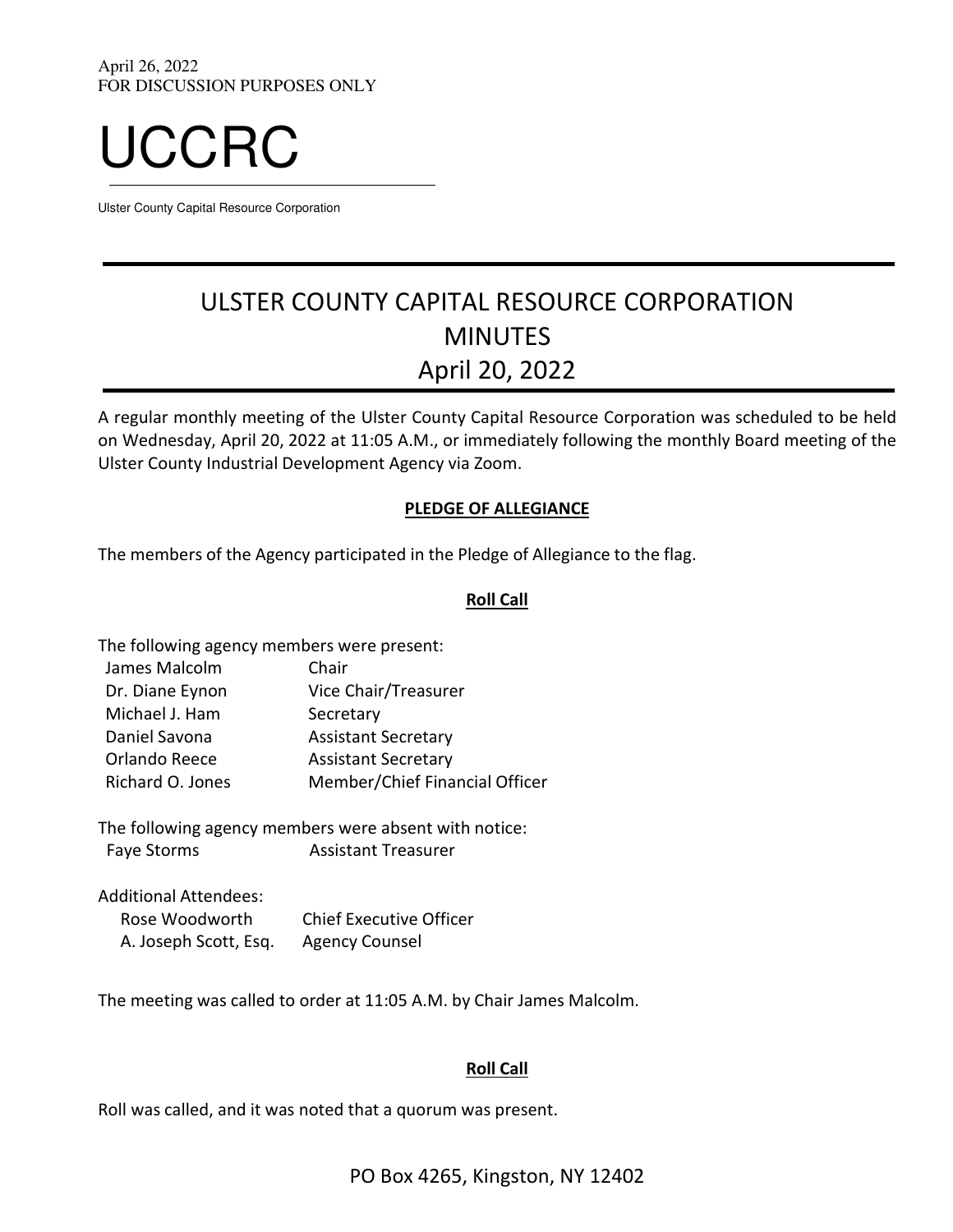Ulster County Capital Resource Corporation April 20, 2022 Page 2

#### READING OF THE UCCRC MISSION STATEMENT

The mission of the Ulster County Capital Resource Corporation (UCCRC) is to promote community and economic development in Ulster County in ways that complement the work of Ulster County, primarily through issuing and selling bonds for non‐profit institutions.

#### **MINUTES**

- Motion: Michael J. Ham, seconded by Orlando Reece, moved to approve the minutes of the March 16, 2022 meeting as presented.
- Vote: The motion was unanimously adopted (6-0).

## PUBLIC COMMENT

No public comments reported.

## **FINANCIALS**

Chief Executive Officer Rose Woodworth presented the financials. For the first quarter, the administrative staff fees were high. First quarter is typically higher due to all the annual reporting. The only other expenses were the insurance expense and postage expense. She touched based on how the interest rates are not great. However, she explains that the CRC has the best rates at Rhinebeck Bank with the CD. It is not ideal to commit to a five‐year CD with the rates that are available right now. Accounts payable was closed out on April 1, 2022, and adjustments were made for what was due for the legal fees for 2021. The escrow has a negative balance because Romeo Kia owes the CRC, but that will be handled at their closing.

## CHAIR'S REPORT

Same report in the IDA meeting.

# Chief Executive Officer's Report

Rose Woodworth presented the Chief Executive Officers' Report as follows:

A. Christine Hein has written the following about the gift card program through Peoples Place on April 8, 2022: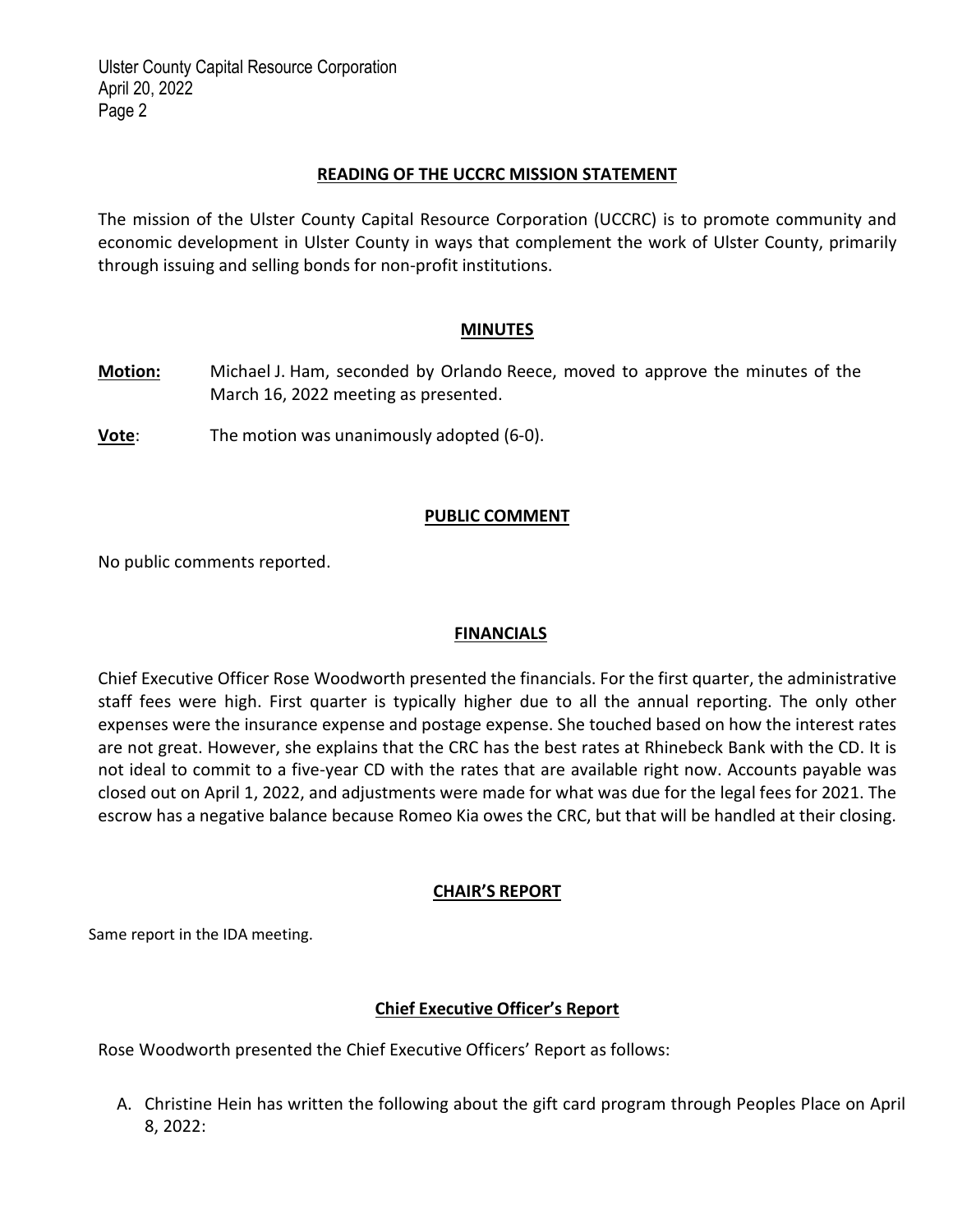Ulster County Capital Resource Corporation April 20, 2022 Page 3

> "I'm just giving you a quick update on the gift card program. To date, we have distributed 1,393 gift cards, and only 154 are left on premises at People's Place. Some of those are on hold for Pine Hill and Phoenicia. The contact at each location has not come to pick them up yet. Also, I have not heard back from the individual at New Day Food Pantry and Plattekill, so I gave more cards to the Wallkill Food Pantry and let them distribute to Plattekill. If you have any questions, please call, etc."

- B. The CEO presented the contract between the UCCRC and the UCIDA for Economic Development Services, which formalizes an agreement what the Board had voted on last month. The CEO reminded the Board that they had voted to share a portion of the fee with the CRC for IDA projects. In exchange, the CRC will provide economic development services.
- **Motion:** Richard O. Jones, seconded by Daniel Savona, made a motioned to approve contract for the economic development services
- Vote: The motion was unanimously adopted (6-0).
	- C. Lastly, the Board discussed extending the contract for the administrative staff, which was set to expire on June 30, 2022.
- Motion: Richard O. Jones, seconded by Orlando Reece, made a motion to approve the administrative staff contract.
- Vote: The motion was unanimously adopted (6-0).

## COMMITTEE REPORTS

#### Audit Committee

No report.

Finance Committee

No report.

## Governance Committee

Same report in the IDA meeting.

#### **OLD BUSINESS**

None.